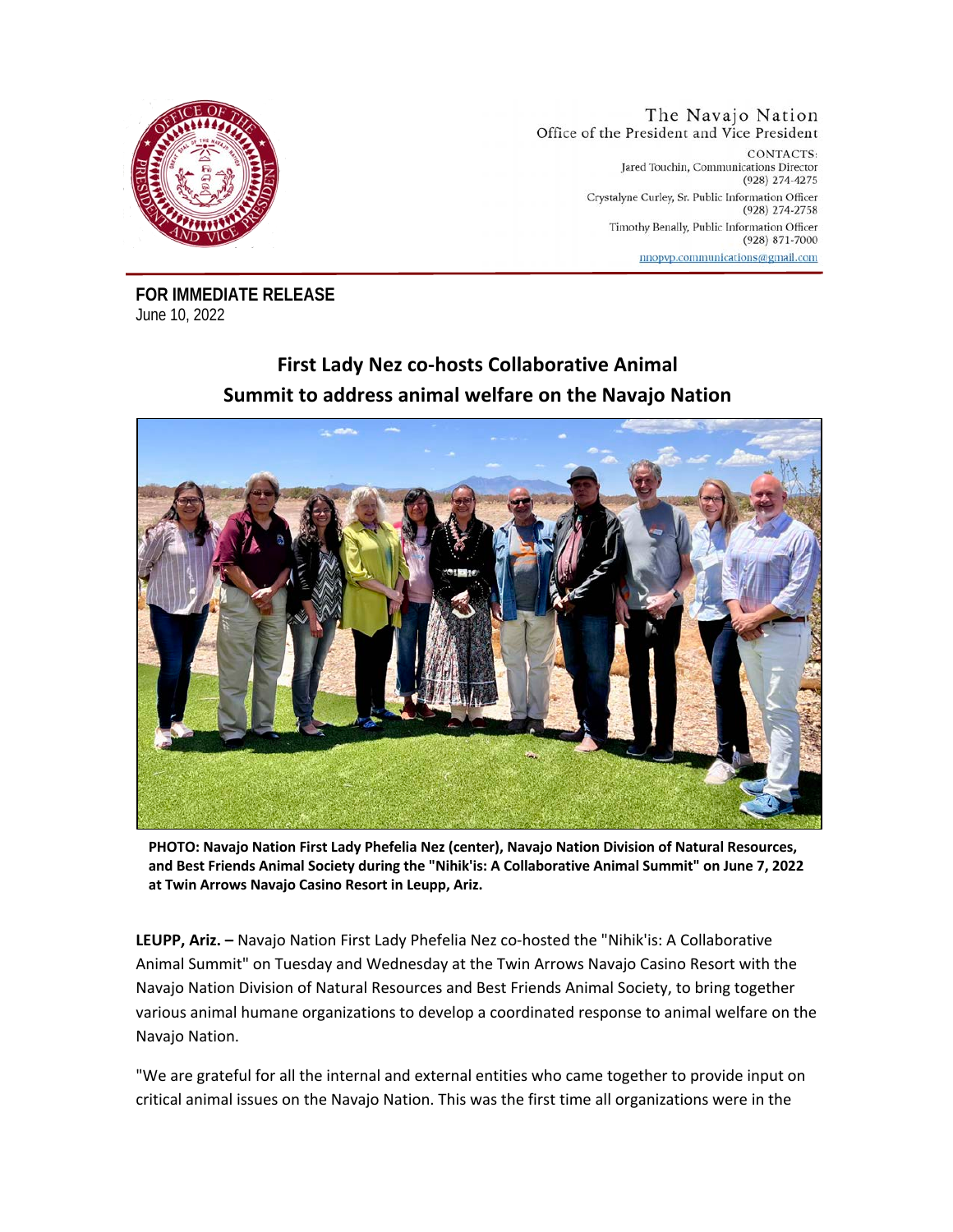same room together to have productive discussions. We all have a shared vision to make our communities safer through animal stewardship. Taking care of our animals and pets is a part of our Navajo way of life, and we need to create solutions and partnerships to improve the welfare of our animals and communities," said First Lady Nez.

"As a sovereign nation, we appreciate the many partners for attending the summit and now hold a collective understanding of our Navajo way of life teachings of animal stewardship. Many issues were addressed, including the Nation's overpopulation of animals, the safety of communities, the increase of homeless animals, the importance of spay and neuter initiatives, and others. The summit allowed us to meet in person and work towards common goals to address animal concerns," said Navajo Nation President Jonathan Nez.



**PHOTO: Navajo Nation President Jonathan Nez during the "Nihik'is: A Collaborative Animal Summit" on June 7, 2022 at Twin Arrows Navajo Casino Resort in Leupp, Ariz.**

The two-day summit included working groups with all partners on topics such as Navajo culture, animal control programs, veterinary care, animal shelters, pet adoptions, and spay and neuter efforts on the Navajo Nation.

The Best Friends Animal Society Co-Founder and Board Chair Francis Battista, who holds the largest U.S. sanctuary for homeless animals in Kanab, Utah, emphasized the importance of a "nokill" philosophy against euthanizing homeless animals and stated that one of their common goal with the Navajo Nation is to increase the 21-percent save rate of animals within the Navajo Nation's four animal shelters.

Navajo Nation Fish and Wildlife Director Gloria Tom and the Navajo Nation Animal Control Officers stated the need for continued support for the Navajo Veterinarian Program and the need to expand animal shelters and spay and neuter clinics to address overpopulation and homeless animals. According to Navajo Nation Wildlife Law Enforcement Manager Kevin Gleason, animal control officers collect an average of 135 animals a week.

"Currently, there are four active animal shelters on the Navajo Nation. We acknowledge that nonprofit organizations have assisted the Navajo Nation in improving animal wellness for many years. We have an overwhelming number of animals without homes in the Nation, which continues to threaten communities' safety. Through capacity building, we hope to establish a more permanent foundation to start addressing animal stewardship amongst our Navajo people," said Navajo Nation Division of Natural Resource Executive Director Dr. Rudolph Shebala.